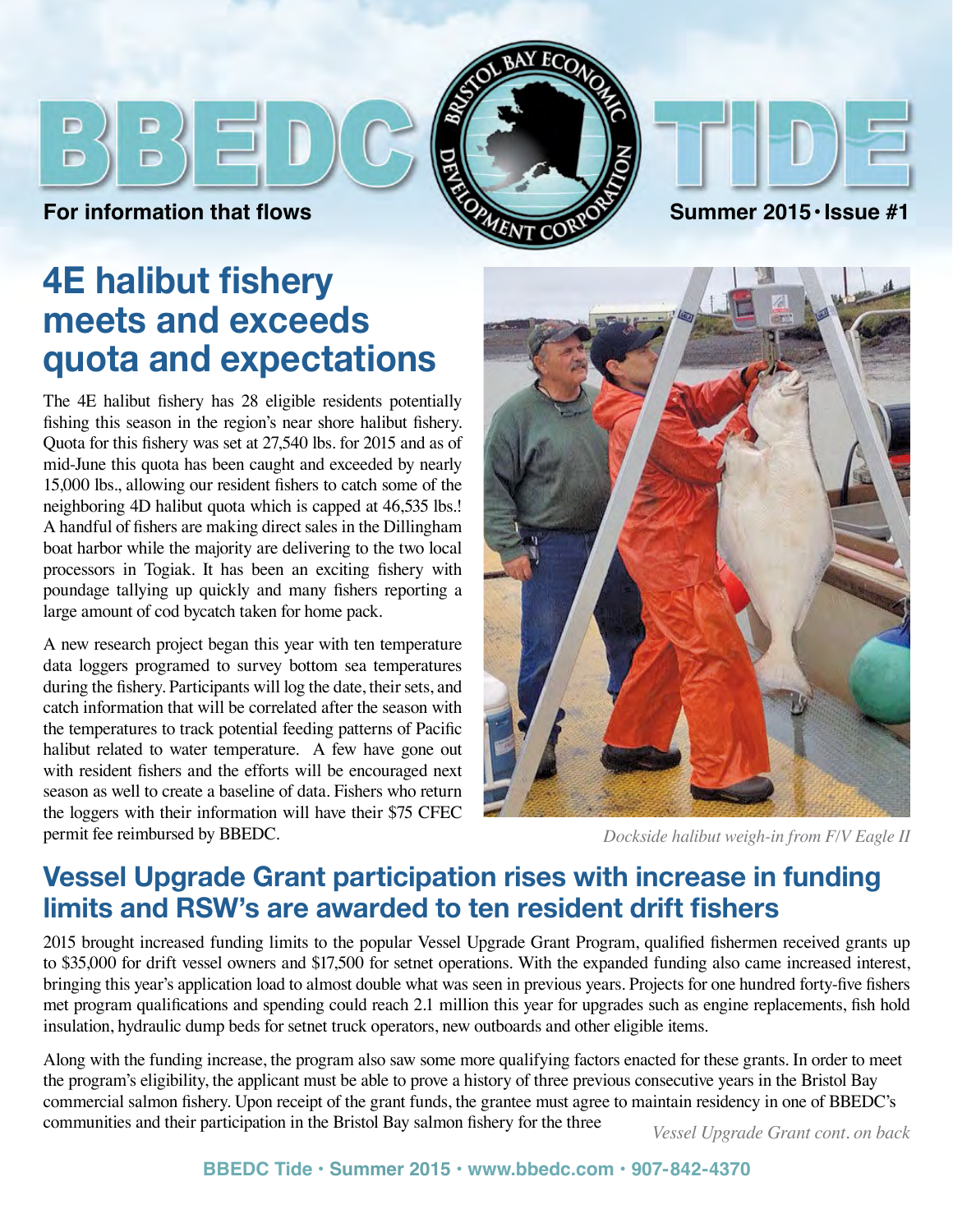# **Summer Employment**

Summer is in full swing and jobs across the region in CDQ communities are being filled. This year BBEDC approved 94 employment positions through the Youth Internship, Seasonal Employment and In-Region Internship programs. Many of these are seasonal jobs that are necessary to meet the demands for services that the commercial fishery brings.

There are other jobs though that offer residents a unique opportunity to work and gain practical work experience in positions directly in line with their career goals. BBEDC works with partnering entities to create internships in their work places within various technical and professional occupations.

This year there are 14 In-Region Internship positions and here is what a couple of the interns have to say about their summer experience:

> *I am coming up on my last year of college at Northern Michigan University, in Marquette MI. I will be graduating in May 2016 with a degree in management of health and fitness and a minor in nutrition. This is my second summer working for BBAHC as an intern in the health education office. This job is giving me great experience and*

#### **Health Education Intern, Jorden Lisac**



*Intern, Jorden Lisac*

*knowledge in the health field. It gives me a good idea as to what the field will be like after I graduate and how it works.*

*In this internship I was able to come up with my own events and activities for the community, along with an employee wellness competition. Everything I did was to encourage a healthy lifestyle. My favorite activity I organized last year was the salmon run. This was a 5k run, every kilometer a colored powder would be thrown on participants. At the end each person should be covered in five different colors with each color having a meaning for an awareness. This was a great event to be able to plan for the community, and the end result was even better. I am excited to see how it turns out this year.* 

### **Bristol Bay Area Health Corporation, Suzie Nunn**

*We had a summer intern position from BBEDC for the first time last year and it has been a great experience both this year and last! The focus of this internship is to provide information and activities for the youth of Dillingham and Aleknagik that promote physical activity and healthy eating. Jorden does a great job organizing these events. Some examples of the events she has organized is weekly* 

*rollerblading at the Dillingham Hockey Rink, coordination of BBAHC's summer employee wellness program, a Miachi game in Aleknagik, and the highlight of the summer was the Salmon Run, a 5K run/walk to promote health. Having an intern to focus on these topics has been a wonderful addition to our Health Education Department. I am also happy to be involved in this internship opportunity because it is giving Jorden a chance to receive real life experience in her chosen career path. This internship not only benefits our department for the summer, but it also benefits Jorden's educational experience. This will be a longtime benefit for the residents of Bristol Bay.*

### **Behavioral Health Intern, Acacia Walton**



*Intern, Acacia Walton*

*I am currently enrolled at Fort Lewis College as a junior, pursuing a bachelor's degree in psychology. This summer, I have been given the opportunity to explore a part of one of the psychology related work fields. I am currently employed as a Behavioral Health Intern at BBAHC through BBEDC. This summer I will be a part of the Jake's Place staff training* 

*as both an RA (residential assistant) as well as a Mental Health Counselor. This internship will provide me with hands on experience in an alcohol and substance abuse treatment center. Though this work may be overwhelming at times, the knowledge that it will provide to me will be well worth it. Through this internship, I will be able to narrow my choices of future career opportunities. This privilege to me is a blessing. Not everyone gets to experience hands on work before joining a corporation. So, quyana very much to BBEDC for extending this opportunity to me!*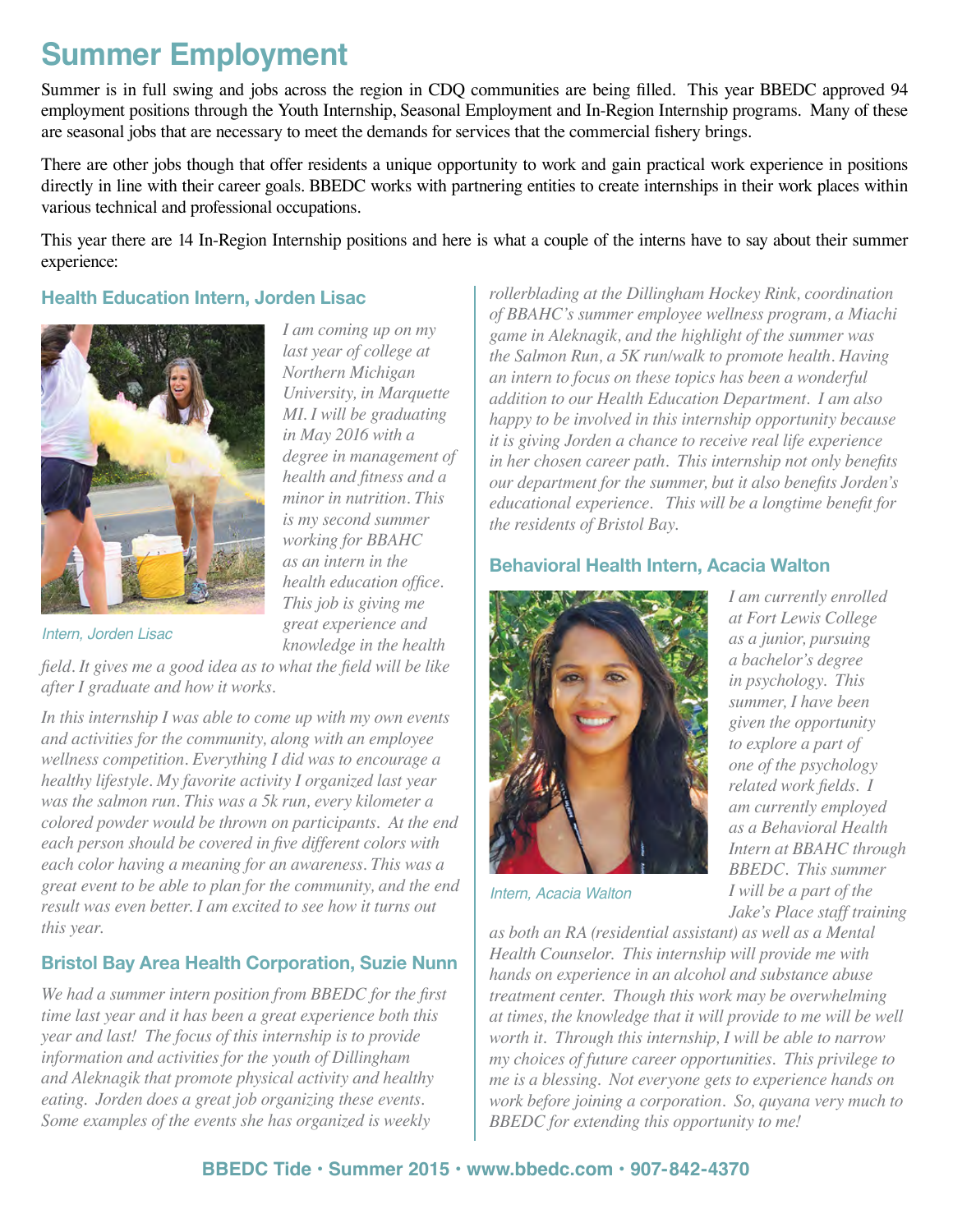

*2015 Degree, Certificate, and Occupational Endorsement Graduates: Back Row left-right: Jill Elliott, Anishia Elbie, John Mincher, Nicholas Toye, Triena Slatter, Henry Boggs, Andrew Slagle, Clint Reigh, Colette Meraz; Middle Row left-right: Stephana Kapotak, Dana Bartman, Katelyn Whitcomb, Joshua Davis,*  Heather Renk, Breanna Boyiddle, Rebecca Wilmarth, Joclyn Reamey, Crystal Nixon-Luckhurst; **Front Row:** Gust Bartman—Honorary Doctor of Laws Degree

### **Congratulations Graduates** BBEDC congratulates all of the 2014-2015 graduates in **our region and especially those that have participated in our scholarship programs!**

## **2014-2015 College Development Fund Graduates**

#### **Master of Education**

| <b>Jill Elliott</b><br>Dana Bartman                        | Counseling<br><b>Educational Leadership</b>      | University of Alaska Fairbanks<br>University of Alaska Anchorage | Dillingham<br>Manokotak  |
|------------------------------------------------------------|--------------------------------------------------|------------------------------------------------------------------|--------------------------|
| Ricky Lind Jr.                                             | <b>Educational Leadership</b>                    | University of Alaska Anchorage                                   | Dillingham               |
| <b>Master of Social Work</b><br>Crystal Nixon-Luckhurst    | Social Work                                      | University of Alaska Anchorage                                   | Dillingham               |
| <b>Associate of Arts</b><br>Henry Boggs<br>Destiny Burnett | <b>General Studies</b><br><b>General Studies</b> | <b>UAF Bristol Bay Campus</b><br><b>UAF Bristol Bay Campus</b>   | Dillingham<br>Dillingham |

### **2014-2015 Harvey Samuelsen Scholarship Trust Graduates**

| <b>Juris Doctorate</b><br>Allen Tibbetts*                                                                                              | Law                                                                                                                                            | Barry University of Law                                                                                                                                                                 | King Salmon                                                              |
|----------------------------------------------------------------------------------------------------------------------------------------|------------------------------------------------------------------------------------------------------------------------------------------------|-----------------------------------------------------------------------------------------------------------------------------------------------------------------------------------------|--------------------------------------------------------------------------|
| <b>Master of Science</b><br>Colleen Johnson                                                                                            | Clinical Psychology                                                                                                                            | University of Alaska Anchorage                                                                                                                                                          | Dillingham                                                               |
| <b>Bachelor of Science</b><br>Mindy Heyano<br>Megan Hurlburt<br>Ward Hurlburt*<br>Anna Quist<br><b>Bethany Tennyson</b><br>Luke Wilson | Public Health<br><b>Nutrition/Dietetics</b><br><b>Aeronautical Science</b><br>Wildlife Biology<br>Psychology<br><b>Business Administration</b> | Central Washington University<br>Stephen F. Austin State University<br>Le Tourneau University<br>Colorado State University<br><b>Boise State University</b><br>Bemidji State University | Dillingham<br>Dillingham<br>Dillingham<br>Naknek<br>Dillingham<br>Naknek |
| <b>Bachelor of Arts</b><br>Matilda Kazimirowicz*<br>Shawna Wilson                                                                      | <b>Elementary Education</b><br><b>Elementary Education</b>                                                                                     | University of Alaska Anchorage<br>University of Alaska Fairbanks                                                                                                                        | Ekwok<br>Naknek                                                          |
| <b>Associate of Arts</b><br>Heidi Chiklak*<br>Rebecca Wilmarth                                                                         | <b>General Studies/Ministry</b><br><b>General Studies</b>                                                                                      | Alaska Christian College<br><b>UAF Bristol Bay Campus</b>                                                                                                                               | Dillingham<br>Ekwok                                                      |
| <b>Associate of Applied Science</b><br>Natasha Nielsen*<br>Joclyn Reamey*                                                              | Nursing<br><b>Nursing</b>                                                                                                                      | <b>UAA</b> (Bristol Bay Campus)<br><b>UAA</b> (Bristol Bay Campus)                                                                                                                      | Dillingham<br>Dillingham                                                 |
|                                                                                                                                        |                                                                                                                                                |                                                                                                                                                                                         |                                                                          |

*\*Denotes December 2014 Graduate*

#### **BBEDC Tide • Summer 2015 • www.bbedc.com • 907-842-4370**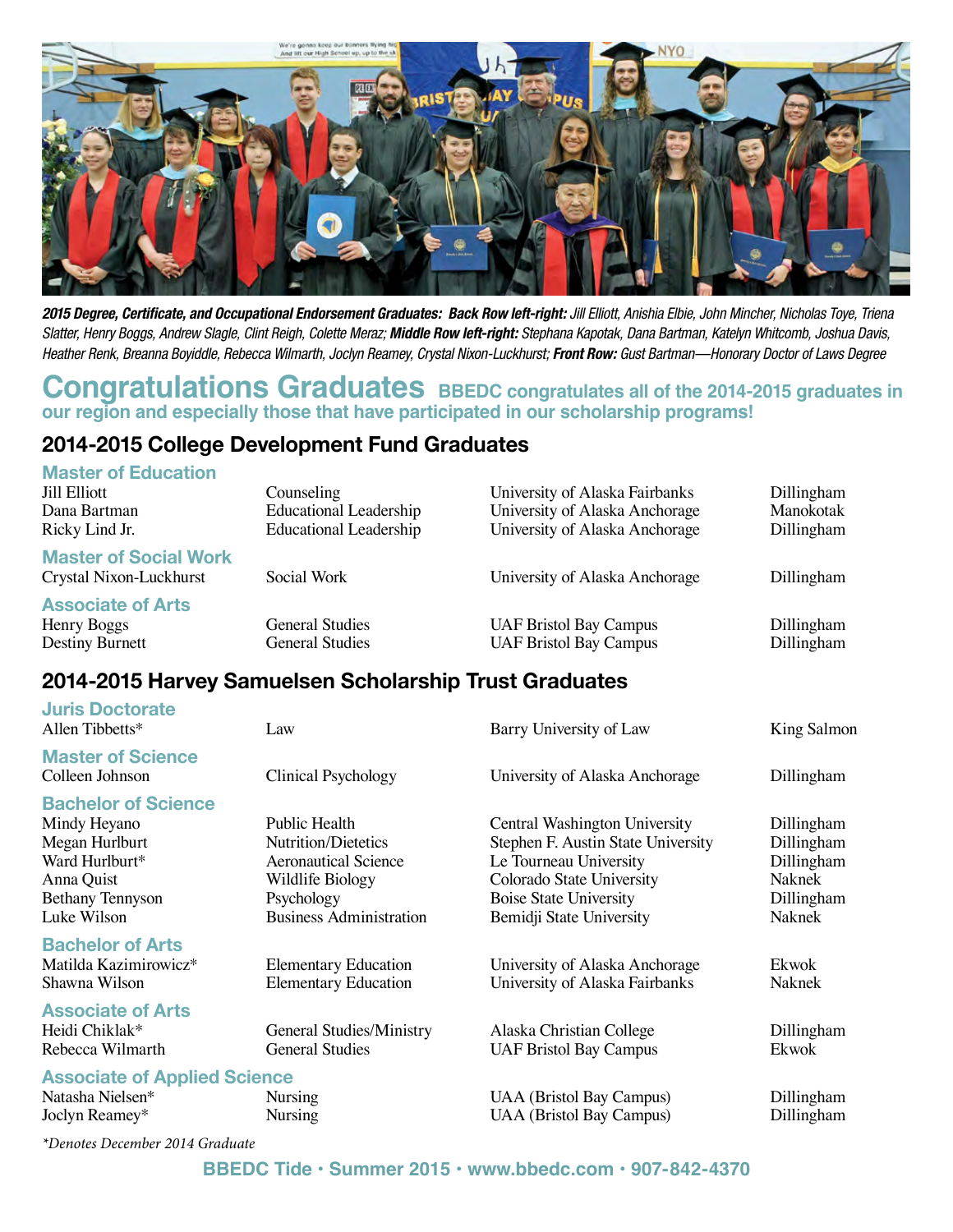*The Arctic Tern Program provides grants of up to \$6,000 to each BBEDC community to be used to support and*  foster jobs, employment activities or learning opportunities for young residents up to 17 years of age. Recently, the *Togiak Traditional Council used their Arctic Tern Grant for a community clean-up and sent the following thank you.*



## **2015 Community clean-up, another success story**

The Traditional Council of Togiak Environmental Program would like to express a huge thank you to donors and supporters of our annual community clean-up May 26-28, 2015. Thank you BBEDC- Arctic Tern, ALPAR and Youth Litter Patrollers, BBNC, BBAHC, AVEC, City of Togiak, AC Donors and Company, Togiak Bay Supply, Togiak Natives Limited, Everts Air Cargo, Togiak Health Clinic, Summit Consulting Services, Gorilla Fireworks, LCG Lantech, Inc., Tigiak Fisheries, Togiak Seafoods, ANTHC, and artists Sherry Abraham, Nellie Pauk, Amanda Foster, Maryann Lowery and Brian Abraham for their donations of local artwork.

At least 1,700 ALPAR litter bags were collected, making 2015 one of the best years ever. Other items collected included: old vehicles, scrap metal and tires. Trash bags were picked up by city employee Robert Nanalook, Jr. and youth patrollers, Aaliyah Upton, Charity Andrews and supervisor, Kiara Wassillie. Thank you to everyone who participated and made this clean-up a success!

## **Permanent full-time position available**

BBEDC is currently recruiting for the position of Regional Fisheries Coordinator. This position is part of the Regional Fisheries department that manages many of BBEDC's fisheries programs. The primary role of the Regional Fisheries Coordinator is to implement and manage programs approved by the BBEDC Board of Directors, work closely with the Regional Fisheries Committee to develop a program budget, process program applications, provide outreach and coordinate with BBEDC staff for the development of fisheries related projects for BBEDC communities. For a full job description and application go to www.bbedc.com, visit the Regional Fisheries office or call 842-4370.



BBEDC ice barges are available this season on the east and west side. The Bristol Maid is stationed in the Nushagak Bay off of Clarks Point and fishers can find the Bristol Lady in the Naknek/Kvichak District at the Y of the Naknek River. The Bristol Maid is operated by Trident Seafoods (VHF channel 73 or 78a) and the Bristol Lady is operated by Ocean Beauty Seafoods (VHF channels 80a, 05, and 74). 2015 ice prices remain the same at \$250 per ton. Good luck and good fishing!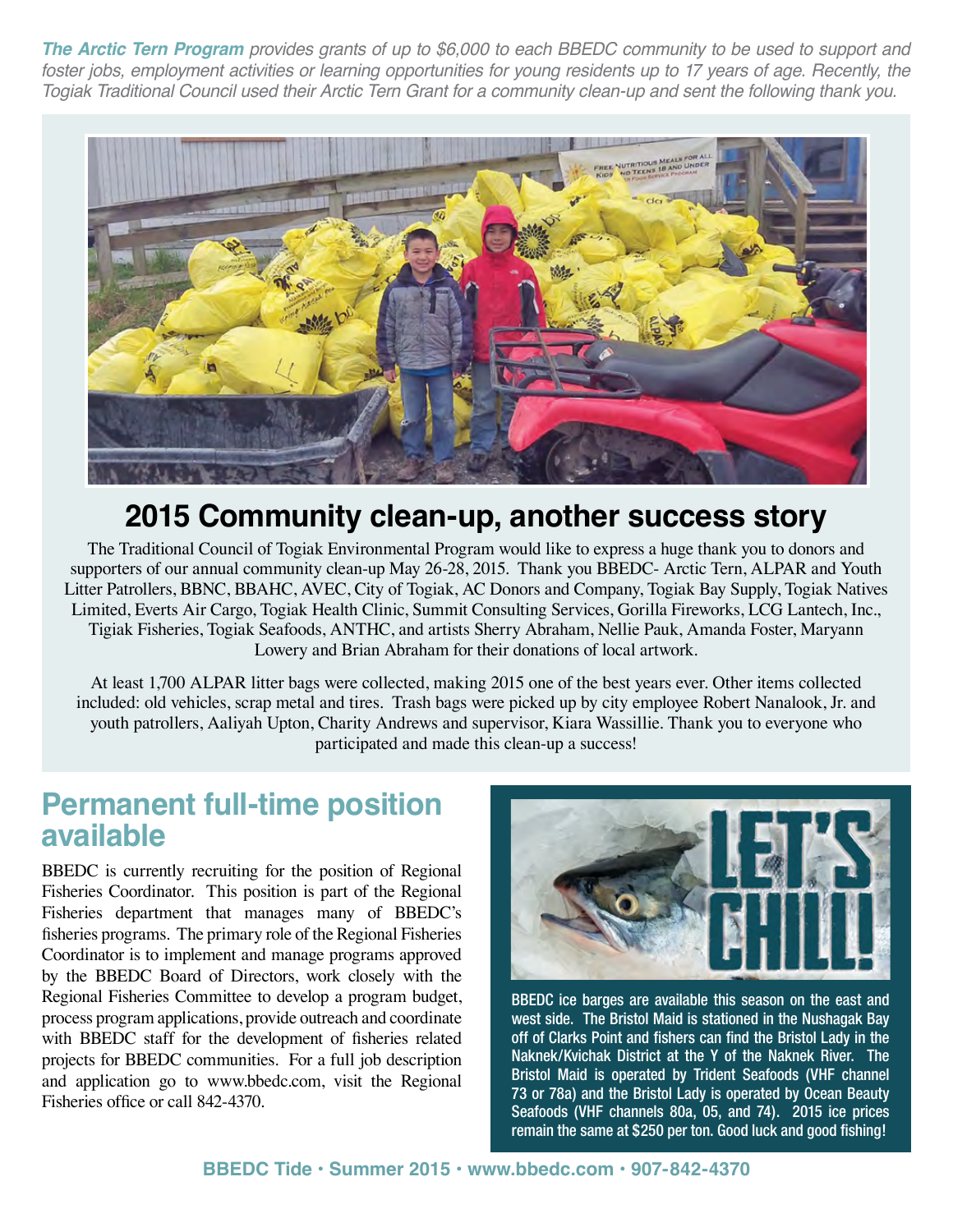## **Wanted:** *Affordable* **Boat**

Priced a new Bristol Bay gillnetter lately? If you haven't, prepare for some serious sticker shock. There are some excellent boats being built in the \$500,000 range, and a few topping out at more than \$900,000.

What do you get for up to three-quarters of a million dollars or more? Insulation and refrigeration of course -- that's standard these days. Twenty-five thousand pounds under the hatches, and with 700-plus HP, nearly 30 knots with 10,000 lbs. of salmon on board. You also get an extremely competitive fishing platform, with lots of work deck and powerful equipment that in the hands of a competent skipper can really rack up the poundage.

Buying one is beyond the reach of the average watershed resident, unless maybe you won the lottery or have a rich and generous uncle. But there may be a more affordable way to stay competitive in the Bristol Bay salmon industry.

A year ago BBEDC's Regional Fisheries Development Program reached out to a number of West Coast boat builders with a proposal. Design an affordable turnkey boat, ready to fish, that can carry 10,000 pounds of refrigerated fish. Give it some speed, 16 knots empty, and eight knots loaded. Flush decked, reel and roller, basic electronics – plotter, depth sounder and radar -- and crew space for four. And keep the cost around \$300,000.

Those who have been in the Bristol Bay fishery for a while will remember when you could buy a new Rawson for less than \$20,000. In fact, BBEDC originally called this the "New Rawson Project" -- not because we want to build a Rawson, but because we want to see a boat built that can fill a similar economic niche that Ron Rawson's boats filled in the early 1980s -- an affordable, no-frills boat able to compete with the Moductechs, Marcos and Wegleys appearing in Bristol Bay fishery as the first early power boats – the wood-hulled conversions, the Bryants and Commercials – were becoming obsolete.

Today, even with help from BBEDC's Vessel Upgrade Program, many of the older Rawsons and other older boats are becoming obsolete – especially the non-chilled boats -- in the face of the competition from mostly non-resident fishers able to buy modern, state-of-the-art gillnetters costing \$500,000 or more. The new boats meet what markets are increasingly demanding to earn the best ex-vessel prices: high quality, chilled salmon.

Of the several companies that responded to BBEDC's "New Rawson" proposal, two came close to meeting the specs the RFD program sought. One independent boat builder and Bristol Bay fisherman is building a C-Model fiberglass Wegley



he plans to fish in 2015 and demonstrate after the season. The other, Strongback Metal Boats, is building a prototype (pictured above) the company plans to bring to the Bay in late July.

Strongback and Kvichak presented their ideas to BBEDC's Regional Fisheries Committee this spring, and the committee found Strongback's presentation the most promising largely because of the anticipated cost of acquisition. Then, at the end of May, four Bristol Bay fishermen, all with serious interest in the Strongback boat, visited the builder's shop in Bellingham, WA to review progress and offer their opinions. All had suggestions for minor modifications on the 18-inch draft flushdecked aluminum stern-picker, and capable of packing 12,000 pounds of refrigerated salmon under the hatches. Powered by a tractor-jet driven by a 425 HP John Deere diesel, the boat is designed to make 17 knots empty. With crew space for four, basic electronics and anchor winch, the boat is priced at \$330,000. A prop version would cost about \$305,000, the builder said.

Based on current lending trends, loan payments for a vessel in this price range will likely be between \$20,000 - \$25,000 annually. Incorporating CFAB's newly adopted longer term loans (20 years) with BBEDC's Vessel Acquisition Program benefits, may make loan payments more affordable for BBEDC residents -- as would standardizing the design to eliminate cost-inflating changes from custom modifications. Also under discussion is the idea of boat-buyer "sweat equity," where local residents could participate in the construction of their own vessel, lowering the cost and providing regional economic opportunity while building a new generation of affordable Bristol Bay boats for the next generation of Bristol Bay fishers.

BBEDC's staff would be happy to provide any information available about the boat builders that we have contacted and have in turn provided us information. BBEDC is not endorsing any specific manufacturer but instead are advocating for designs that speak to safety, productivity, and affordability.

If such an opportunity interests you, contact BBEDC's Regional Fisheries department for more information.